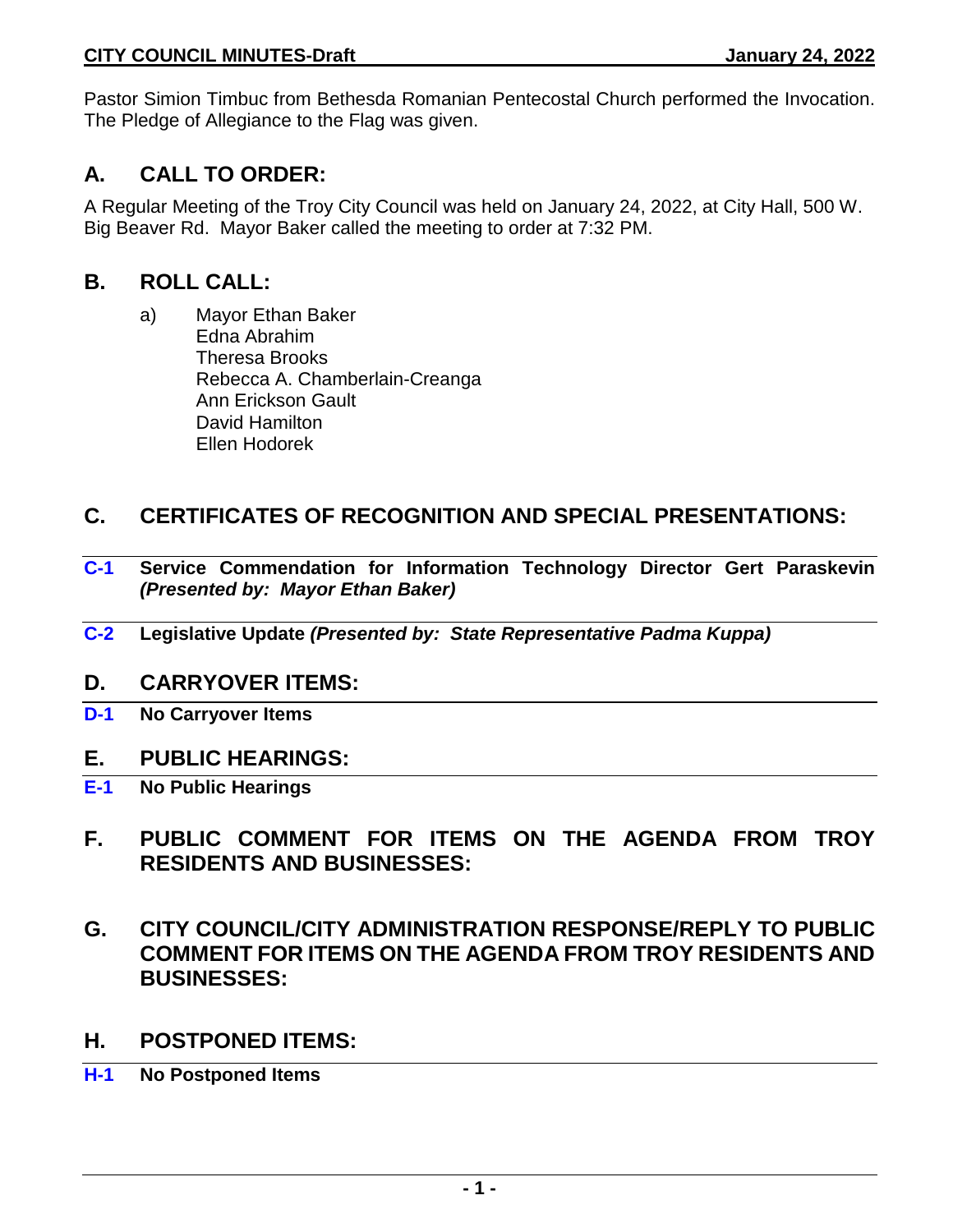# **I. REGULAR BUSINESS:**

### **I-1 Board and Committee Appointments: a) Mayoral Appointments – Board of Review; b) City Council Appointments – Building Code Board of Appeals, Zoning Board of Appeals**

#### **a) Mayoral Appointments:**

Resolution #2022-01-010 Moved by Baker Seconded by Hamilton

RESOLVED, That the Mayor of the City of Troy hereby **APPOINTS** the following nominated person(s) to serve on the Boards and Committees as indicated:

> **Board of Review** Appointed by Mayor 3 Regular Members 3 Year Term

#### **Nominations to the Board of Review**:

| <b>Term Expires: 1/31/2025</b> | <b>Michele Shoan</b>                  |  |
|--------------------------------|---------------------------------------|--|
|                                | Term currently held by: Michele Shoan |  |

Yes: All-7 No: None

### **MOTION CARRIED**

### **b) City Council Appointments:**

Resolution #2022-01-011 Moved by Erickson Gault Seconded by Chamberlain-Creanga

RESOLVED, That Troy City Council hereby **APPOINTS** the following nominated person(s) to serve on the Boards and Committees as indicated:

### **Building Code Board of Appeals**

Appointed by Council

5 Regular Members: Three (3) Residents with background, training or experience in construction or similar trades; at least one shall be a professional structural or civil engineer of architectural engineering experience; Two (2) by Ordinance - City Manager and Oakland County Health Department Representative

5 Year Term

### **Nominations to the Building Code Board of Appeals**: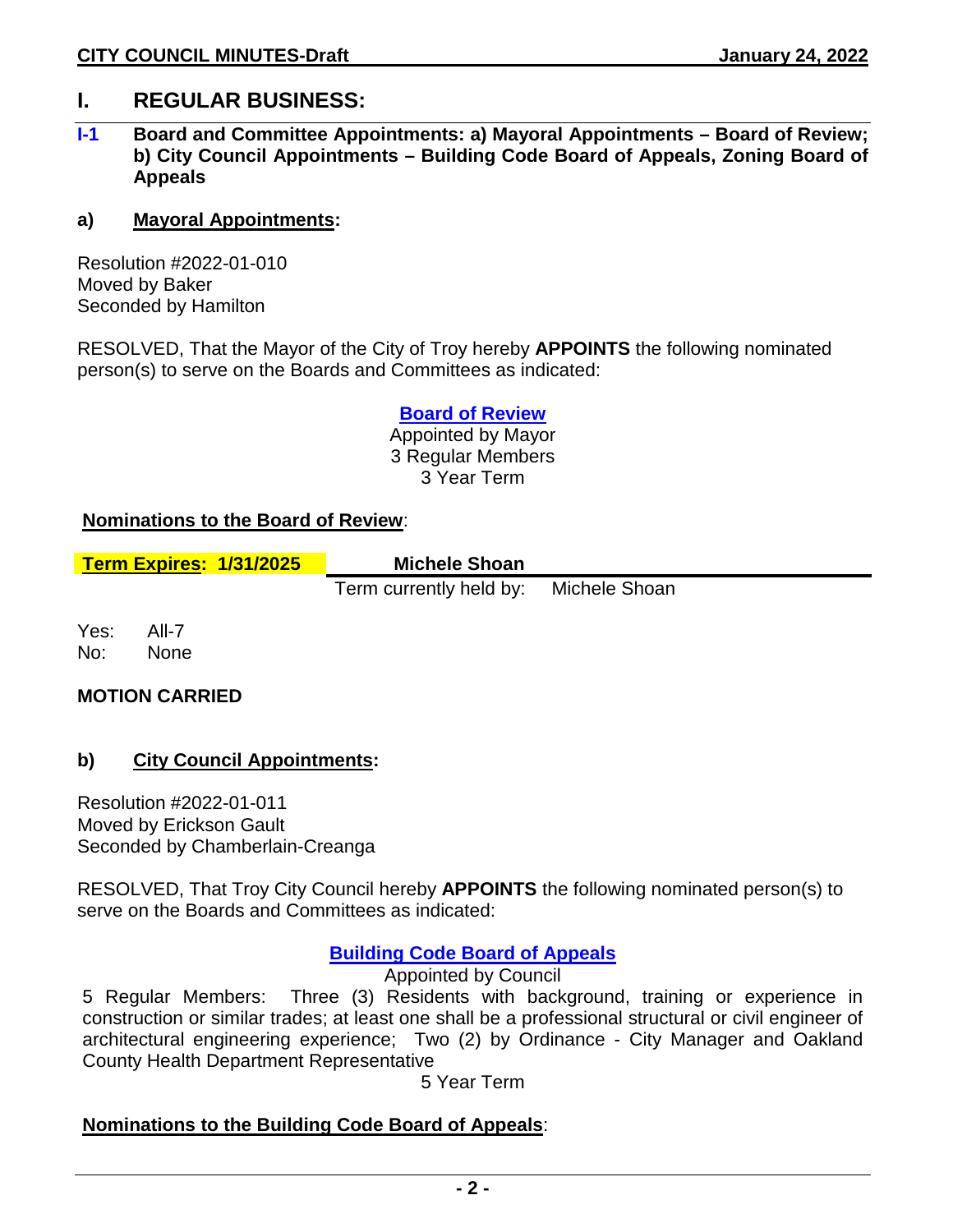**Term Expires: 1/1/2027 Gary Abitheira**

Term currently held by: Gary Abitheira

Yes: All-7 No: None

### **MOTION CARRIED**

Resolution #2022-01-012 Moved by Erickson Gault Seconded by Brooks

RESOLVED, That Troy City Council hereby **CONFIRMS** the appointment of the following person to serve on the Boards and Committees as indicated:

#### **Zoning Board of Appeals**

Appointed by Council 7 Regular Members; 2 Alternates 3 Year Term

| Lakshmi Malalahalli<br><b>Term Expires: 12/31/2022</b><br><b>PC Rep. on ZBA</b> |
|---------------------------------------------------------------------------------|
|---------------------------------------------------------------------------------|

Yes: All-7 No: None

# **MOTION CARRIED**

- **I-2 Board and Committee Nominations: a) Mayoral Nominations – None; b) City Council Nominations – Election Commission**
- **a) Mayoral Nominations: None**
- **b) City Council Nominations:**

Resolution #2022-01-013 Moved by Erickson Gault Seconded by Hodorek

RESOLVED, That Troy City Council hereby **FORWARDS** the following nominated person(s) to serve on the Boards and Committees as indicated to the next Regular City Council Meeting for action:

### **Election Commission**

Appointed by Council 2 Regular Members and 1 Charter Member 1 Year Term

### **Nominations to the Election Commission**: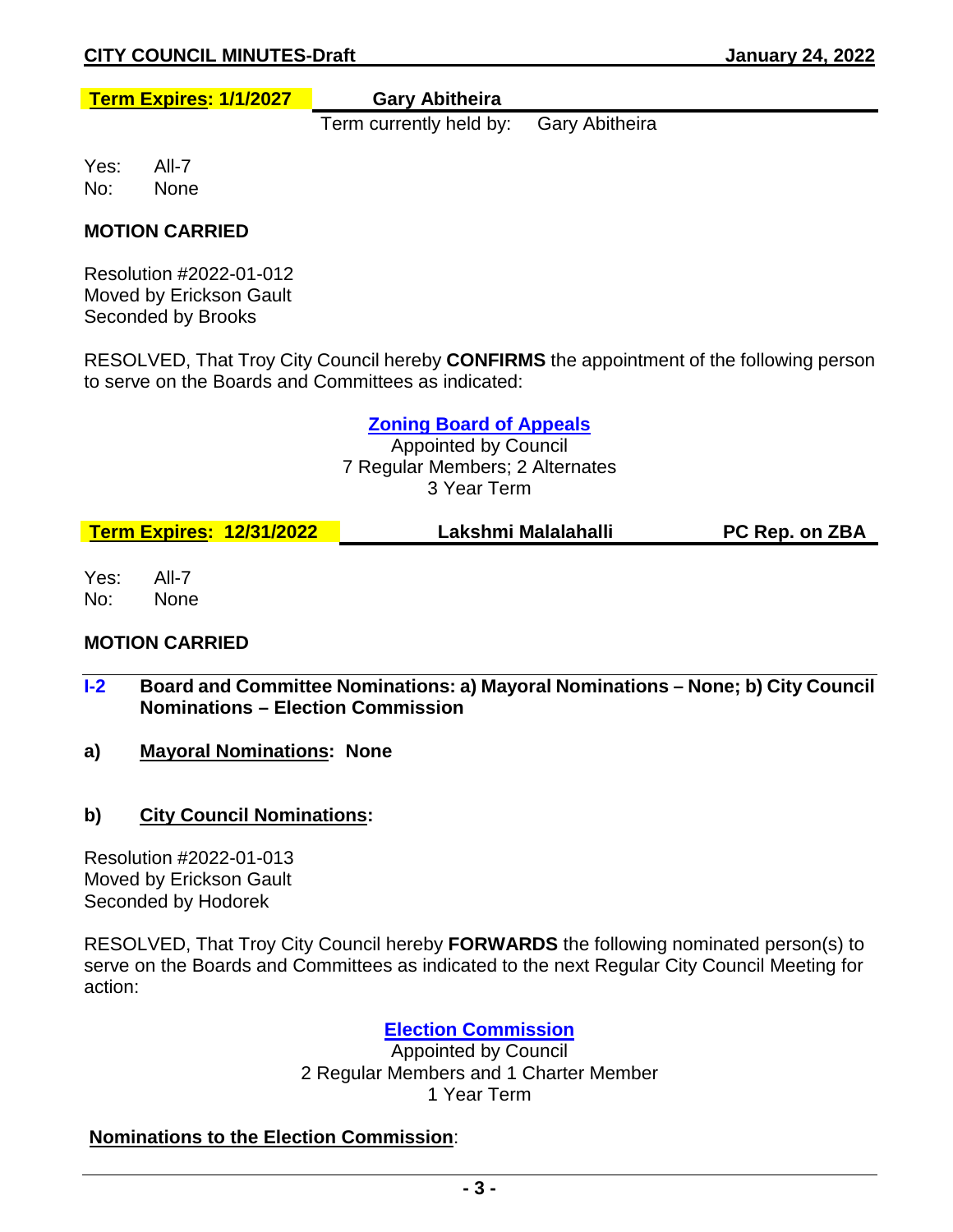| <b>Term Expires: 1/31/2023</b> | <b>Stephen Sadlier</b>                  | <b>Democrat</b>   |  |  |
|--------------------------------|-----------------------------------------|-------------------|--|--|
|                                | Term currently held by: Stephen Sadlier |                   |  |  |
| <b>Term Expires: 1/31/2023</b> | <b>Ray Watts</b>                        | <b>Republican</b> |  |  |
|                                | Term currently held by: Ray Watts       |                   |  |  |
|                                |                                         |                   |  |  |

No: None

#### **MOTION CARRIED**

#### **I-3 Request for Closed Session**

Resolution #2022-01-014 Moved by Baker Seconded by Erickson Gault

BE IT RESOLVED, That Troy City Council **SHALL MEET** in Closed Session, as permitted by MCL15.268 (e) Pending Litigation – *Stafa v. Troy, Tollbrook v. Troy, Tollbrook West v. Troy.*

Yes: All-7 No: None

#### **MOTION CARRIED**

- **I-4 The Leadership Group – 2021 City of Troy Advance Presentation** *(Introduced by: Mark F. Miller, City Manager)*
- **I-5 Bid Waiver – Troy Public Library Youth Area Renovation Architectural Services** *(Introduced by: Emily Dumas, Library Director)*

Resolution #2022-01-015 Moved by Abrahim Seconded by Hodorek

RESOLVED, That in the best interest of the City, Troy City Council hereby **WAIVES** the bid process and **AWARDS** a contract for design development documents, construction documents, and construction administration, to *Integrated Design Services of Troy, MI*, for an estimate cost of \$107,747.51 with a 10% contingency of \$10,744.75; for a not to exceed total of \$118,522.26.

BE IT FURTHER RESOLVED, That the award is **CONTINGENT** upon vendor's submission of properly executed contract documents, including insurance certificates and all other specified requirements.

Yes: All-7 No: None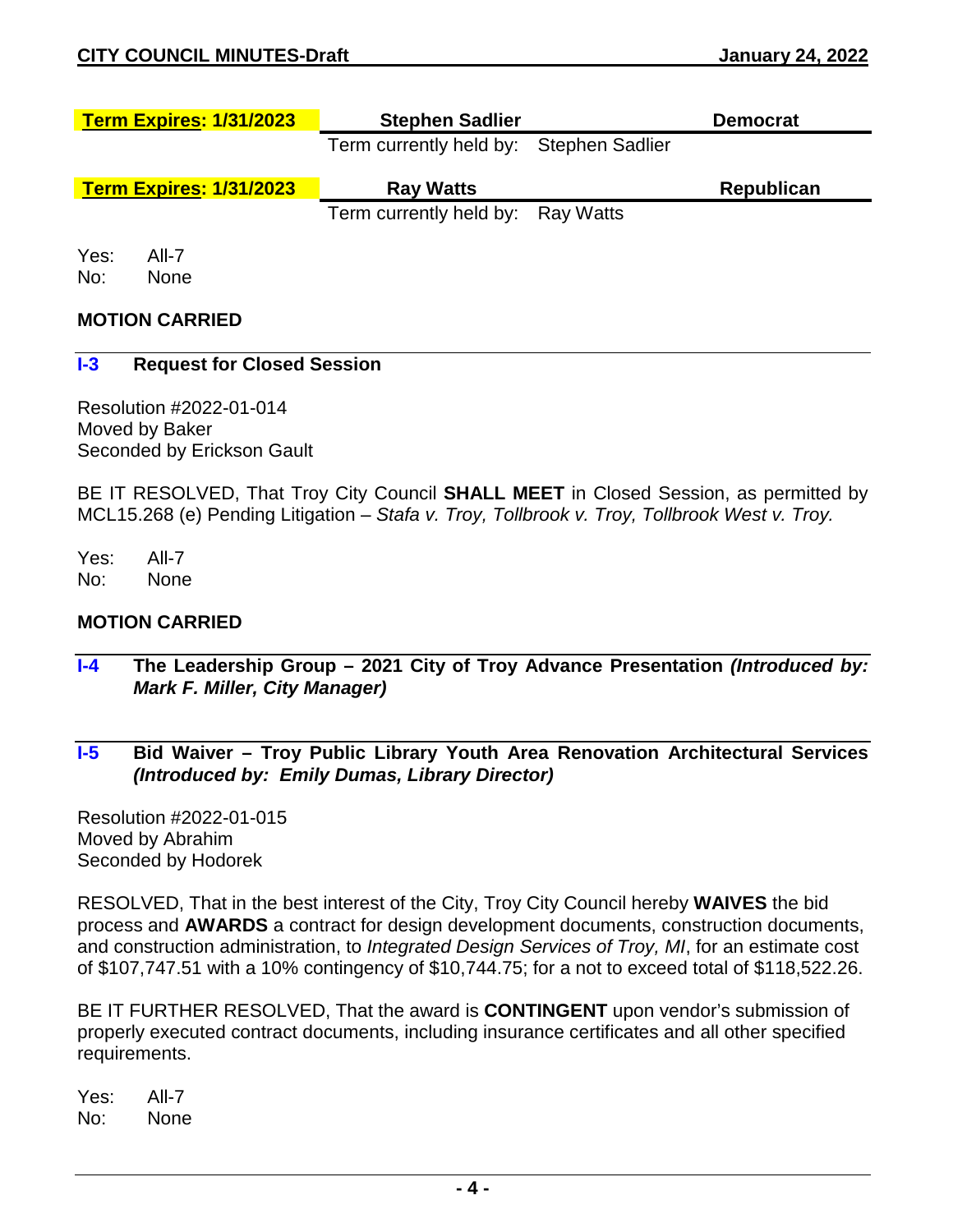## **MOTION CARRIED**

#### **I-6 Bid Waiver – SmartPower Generator for Ladder 1** *(Introduced by: Richard Riesterer, Fire Chief)*

Resolution #2022-01-016 Moved by Brooks Seconded by Erickson Gault

RESOLVED, That in the best interest of the City, Troy City Council hereby **WAIVES** the formal bid process and **AWARDS** a contract to *Apollo Fire Equipment Company of Romeo, MI,* the authorized distributor for SmartPower in Southeast Michigan, to purchase and install a SmartPower ER-6 6kW generator for an estimated total cost of \$11,450 with a 20% contingency not to exceed amount of \$13,740, at prices detailed in the attached quoted; a copy of which shall be **ATTACHED** to the original Minutes of this meeting.

Yes: All-7 No: None

### **MOTION CARRIED**

**I-7 2022 City Council Meeting Schedule (Introduced by: Robert J. Bruner, Assistant City Manager)** 

Resolution #2022-01-017 Moved by Baker Seconded by Hamilton

RESOLVED, That Troy City Council **SCHEDULES** a Special Meeting at 6:00 PM as follows:

Wednesday, March 23, 2022 Personnel Evaluations

Monday, February 28, 2022 City Council Rules of Procedure

BE IT FURTHER RESOLVED, That Troy City Council **MAY RESCHEDULE** and/or **SCHEDULE** additional Special Meetings in accordance with the City Charter and Michigan Open Meetings Act.

Yes: All-7 No: None

# **MOTION CARRIED**

# **J. CONSENT AGENDA:**

### **J-1a Approval of "J" Items NOT Removed for Discussion**

Resolution #2022-01-018-J-1a Moved by Abrahim Seconded by Brooks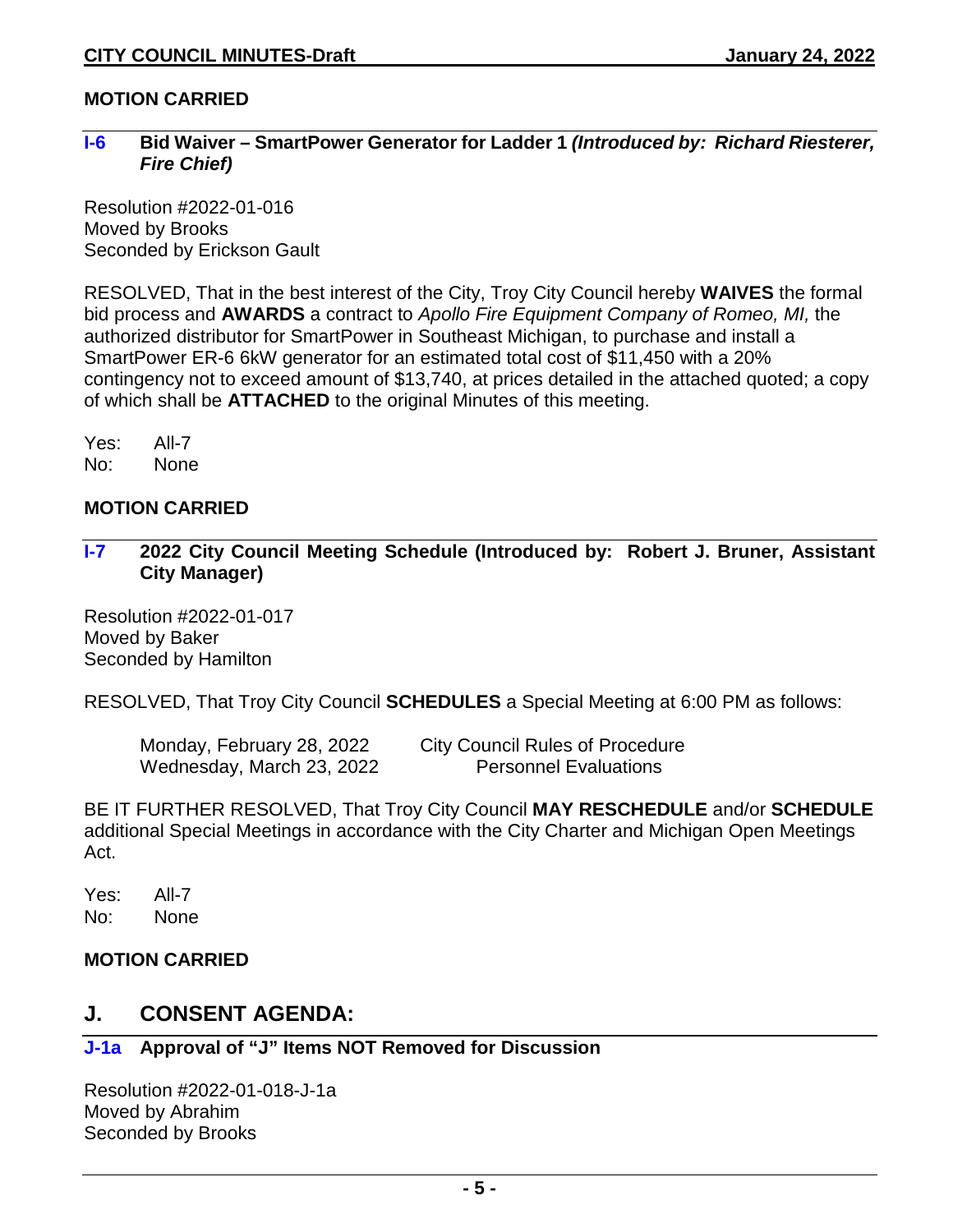RESOLVED, That Troy City Council hereby **APPROVES** all items on the Consent Agenda as printed.

Yes: All-7 No: None

# **MOTION CARRIED**

# **J-1b Address of "J" Items Removed for Discussion by City Council**

### **J-2 Approval of City Council Minutes**

Resolution #2022-01-018-J-2

RESOLVED, That Troy City Council hereby **APPROVES** the following Minutes as submitted:

a) City Council Minutes-Draft – January 10, 2022

# **J-3 Proposed City of Troy Proclamations: None Submitted**

# **J-4 Standard Purchasing Resolutions:**

**a) Standard Purchasing Resolution 10: Travel Authorization and Approval to Expend Funds for City Council Member Travel – 2022 Michigan Municipal League Cap Con**

Resolution #2022-01-018-J-4a

RESOLVED, That Council hereby **AUTHORIZES** City Council Member travel expenses for the Michigan Municipal League 2022 Cap Con, in accordance with accounting procedures of the City of Troy.

## **J-5 City of Troy Investment Policy and Establishment of Investment Accounts**

Resolution #2022-01-018-J-5

RESOLVED, That Troy City Council hereby **APPROVES** the *Investment Policy and Establishment of Investment Accounts* as outlined in the memorandum and revised by Chief Financial Officer, Robert C. Maleszyk, dated January 24, 2022; a copy of which shall be **ATTACHED** to the original Minutes of this meeting.

#### **J-6 Request to Vacate a Sanitary Sewer Easement – Sidwell #88-20-21-352-016 and #88- 20-21-352-017**

Resolution #2022-01-018-J-6

RESOLVED, That Troy City Council hereby **VACATES** a sanitary sewer previously granted to the City of Troy and recorded in Liber 51871 Page 298, Oakland County Register of Deeds.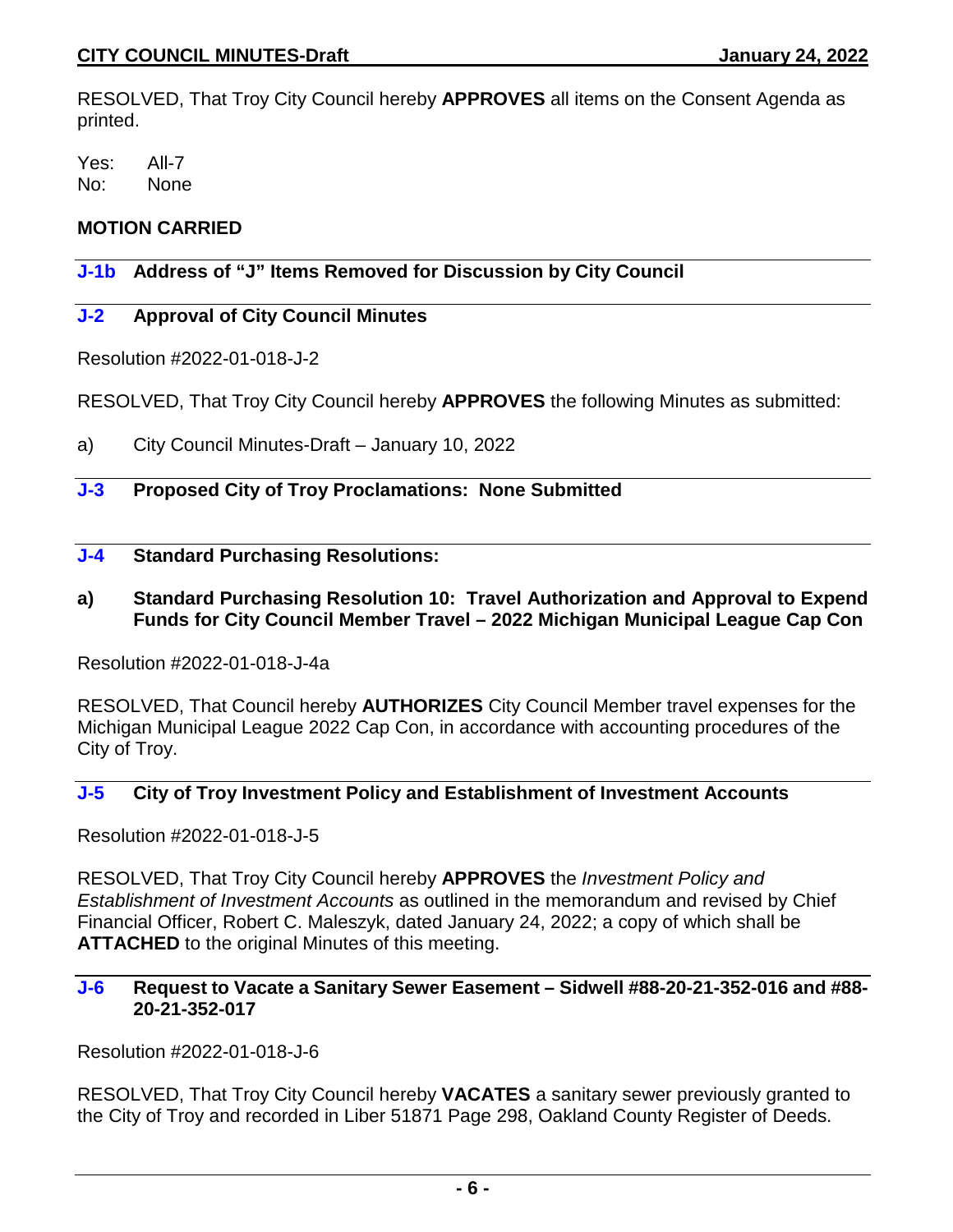BE IT FURTHER RESOLVED, That Troy City Council **AUTHORIZES** the Mayor and City Clerk to **EXECUTE** a Quit Claim Deed returning the City of Troy's interest in a portion of the sanitary sewer recorded in Liber 51871, Page 298 to Zen Troy, LLC, owner of the property having Sidwell #88-20-21-352-016.

BE IT FURTHER RESOLVED, That Troy City Council **AUTHORIZES** the Mayor and City Clerk to **EXECUTE** a Quit Claim Deed returning the City of Troy's interest in a portion of the sanitary sewer recorded in Liber 51871 Page 298 to Troy 888, LLC, owner of the property having Sidwell #88-20-21-352-017.

BE IT FINALLY RESOLVED, That the City Clerk is hereby **DIRECTED TO RECORD** the Quit Claim Deeds with Oakland County Register of Deeds, copies of which shall be **ATTACHED** to the original Minutes of this meeting.

# **K. MEMORANDUMS AND FUTURE COUNCIL AGENDA ITEMS:**

### **K-1 Announcement of Public Hearings:**

- a) Preliminary Site Plan Review (File Number SP2021-0020) Proposed Adler Cove (One Family Residential Cluster), South Side of Long Lake, East of John R (Parcels #88-20-13- 100-012, #88-20-13-100-014 and #88-20-13-100-025), Currently Zoned R-1C (One Family Residential) Zoning District
- **K-2 Memorandums (Items submitted to City Council that may require consideration at some future point in time): None Submitted**
- **L. PUBLIC COMMENT FOR ITEMS NOT ON THE AGENDA FROM TROY RESIDENTS AND BUSINESSES:**
- **M. CITY COUNCIL/CITY ADMINISTRATION RESPONSE/REPLY TO PUBLIC COMMENT FOR ITEMS NOT ON THE AGENDA FROM TROY RESIDENTS AND BUSINESSES:**
- **N. COUNCIL REFERRALS:**

**Items Advanced to the City Manager by the Mayor and City Council Members for Placement on the Agenda**

- **N-1 No Council Referrals**
- **O. REPORTS:**
- **O-1 Minutes – Boards and Committees: None Submitted**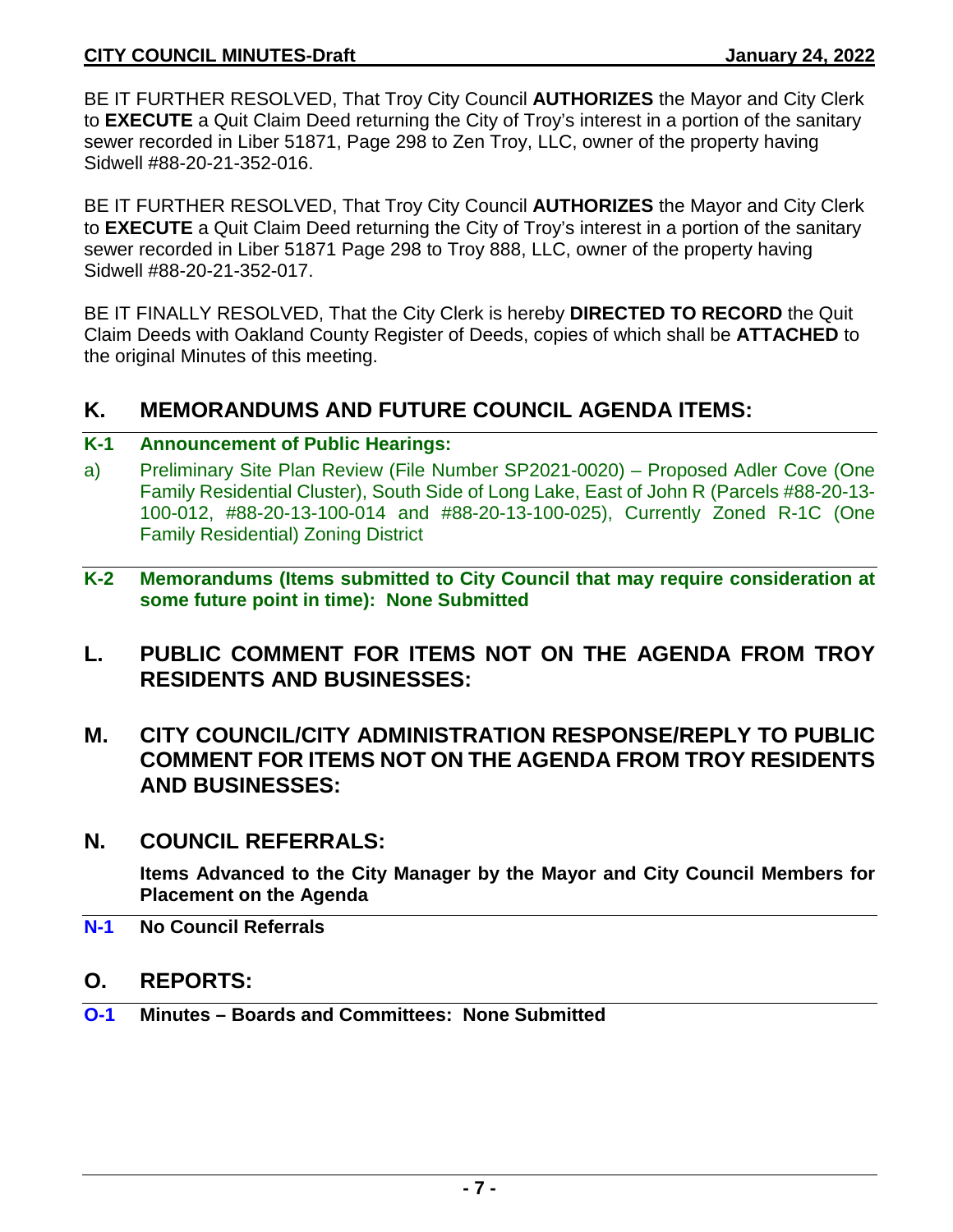## **O-2 Department Reports:**

- a) PA 202 of 2017 The Protecting of Local Government Retirement and Benefits Act
- b) Coronavirus State and Local Fiscal Recovery Funds and Final Rule
- c) 2021 State Treasurer Reports for Troy Local Development Finance Authority (LDFA) and Troy Downtown Development Authority (DDA)
- d) 4th Quarter 2021 Litigation Report
- e) Planning Commission 2021 Annual Report

Noted and Filed

## **O-3 Letters of Appreciation: None Submitted**

# **O-4 Proposed Proclamations/Resolutions from Other Organizations: None Submitted**

# **P. COUNCIL COMMENTS:**

# **P-1 Council Comments**

Council Member Hodorek commented that tomorrow, January 25<sup>th</sup>, is National Poll Worker Recruitment Day. She encouraged every registered voter to consider signing up to work as an election worker.

Council Member Hodorek commented that we all have the members of the Oxford community, including students, teachers, first responders, and our own first responders from Troy who assisted that day, in our thoughts since the tragedy at Oxford High School. She commented that it is timely to note that the 4th Annual Gun Violence Survivors Week is approaching. She said that this week is dedicated to focusing on the survivors of gun violence incidents, safety, and responsible gun ownership.

Council Member Chamberlain-Creanga commented that the Troy Recreation Department is now offering cricket classes. She thanked Mr. Brian Goul, Recreation Director, for putting these programs together for Troy residents.

Council Member Chamberlain-Creanga commented that she met with a council member in Sterling Heights over the weekend, and she heard about many initiatives they are doing in Sterling Heights that would be great for Troy such as trails and pathways.

Mayor Baker commented that he spoke briefly at the graduation ceremony for Chamberlain College of Nursing. He encourages everyone to keep healthcare heroes and frontline responders in your thoughts during this time.

Mayor Baker thanked the Public Works staff and Director Bovensiep for their hard work tonight during the heavy snow event that came through Troy today.

# **Q. PUBLIC COMMENT FOR ITEMS ON OR NOT ON THE AGENDA FROM MEMBERS OF THE PUBLIC OUTSIDE OF TROY (NOT RESIDENTS OF TROY AND NOT FROM TROY BUSINESSES):**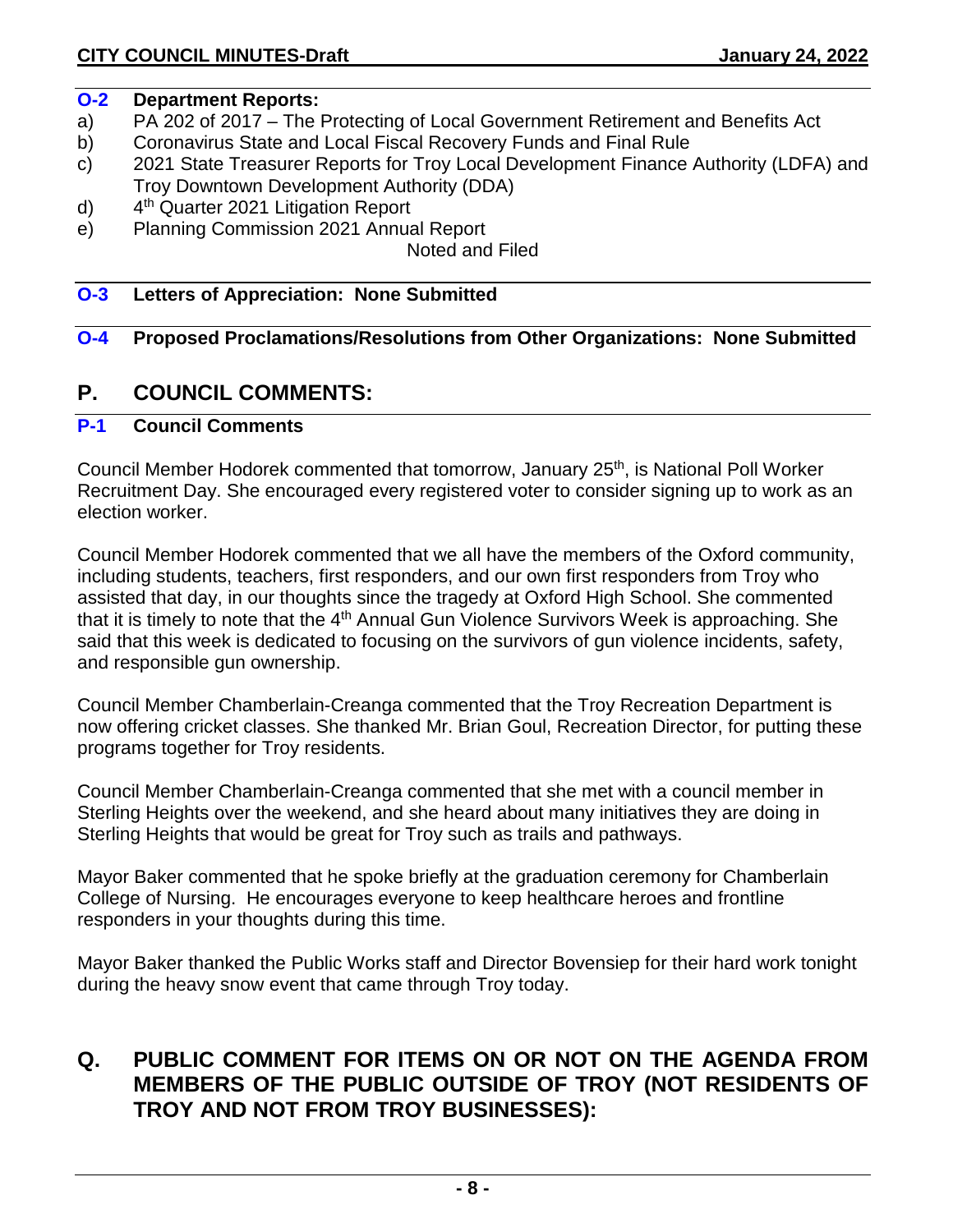The Meeting **RECESSED** at 8:42 PM.

The Meeting **RECONVENED** at 8:47 PM.

# **R. CLOSED SESSION**

- **R-1 Closed Session**
- **S. ADJOURNMENT:**

The Meeting **ADJOURNED** at 10:01 PM.

Mayor Ethan Baker

M. Aileen Dickson, MMC, MiPMC II City Clerk